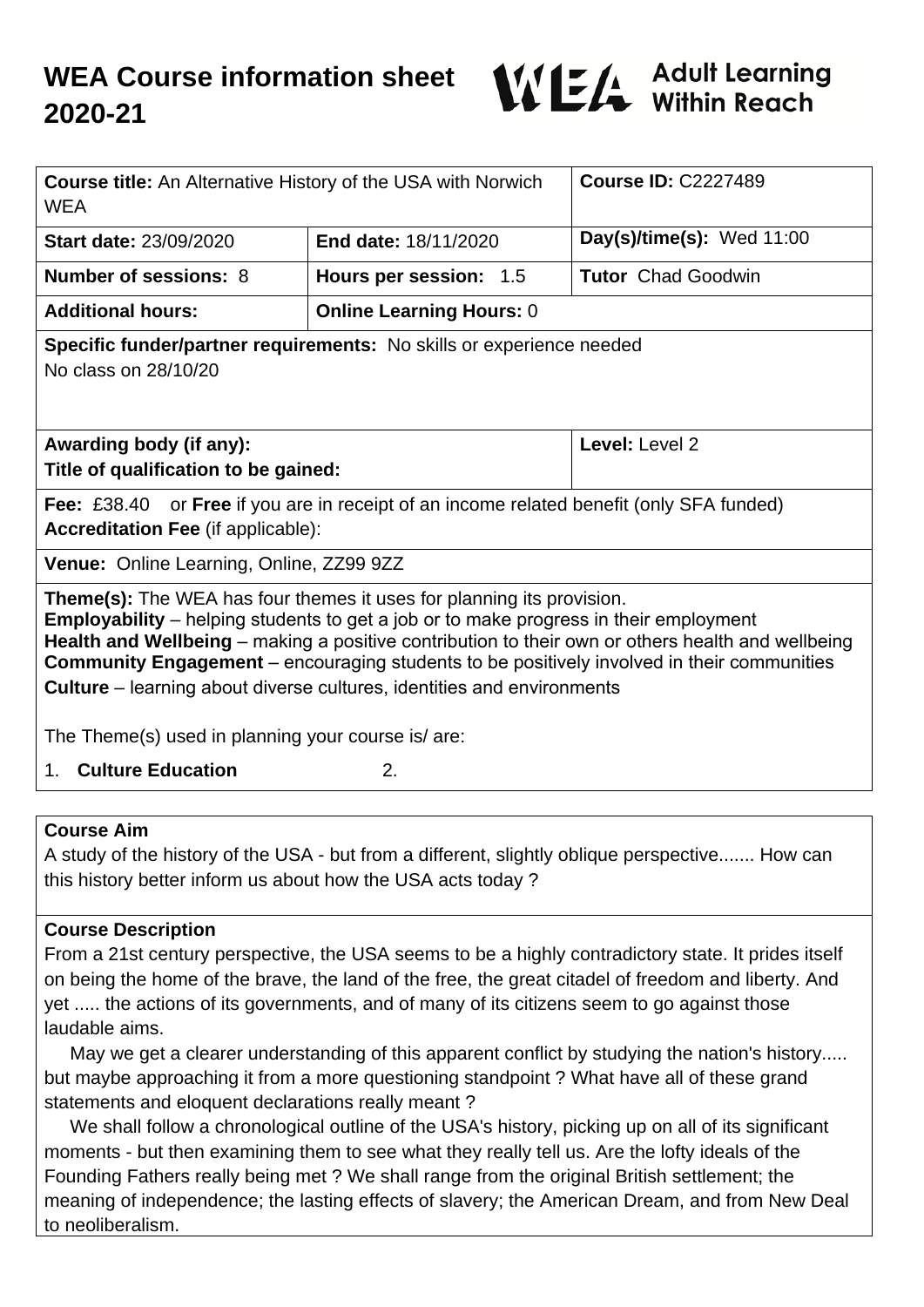# **Do I need any particular skills or experience?**

#### **What will I achieve?**

## **By the end of the course I will be able to:**

- 1. analyse how the great promise of the USA has both survived and become corrupted.
- 2. explain what the language of "liberty" has really meant.
- 3. describe the heavily symbolic value of so much US rhetoric.
- 4. describe the context stated aims of the US constitution.

#### **What teaching methods will be used and will there be work outside of the class?**

- The WEA's digital learning platform, Canvas will be used to provide resources or to support lessons, enable assessment, provide learner feedback and for other activities for individuals away from the course. If you want to understand more about our digital learning platform please visit: http://bit.ly/WEAonline

- The WEA tutor will use a range of different teaching and learning methods and encourage you and the group to be actively involved in your learning

There will be ample opportunitiies to discuss the issues raised, both in open discussions, and through the use of small break-out groups.

# **What kind of feedback can I expect from the tutor?**

- You will be able to keep a record of your progress and achievement using photos, audio, text or documents uploaded into the WEA's digital learning platform, WEA Canvas.

- Your tutor will provide written, text and audio feedback recorded in WEA Canvas, WEA's digital learning platform.
- A range of informal activities will be used by the tutor to see what you are learning which may include quizzes, question and answer, small projects and discussion
- You will have opportunities to discuss your progress with your tutor
- You will be encouraged to share your work with the group and discuss your learning
- You will be encouraged to consider other students work and give your opinions and suggestions

# **What else do I need to know? Is there anything I need to bring?**

- What you need: You will need an internet connection, speakers, a microphone and a webcam so that you can use our video learning platform, Zoom. If you'd like to understand more Zoom please visit: http://bit.ly/ZoomSpec

- You will also need access to the internet outside of your sessions. You could do this using a smart phone, tablet, laptop or a desktop computer (at home or through a library etc.).

- You will need a personal email address to join the WEA's digital learning platform, Canvas so that you can receive resources, record your progress and achievement and to work with others and share ideas. If you want to understand more about our digital learning platform please visit: http://bit.ly/WEAonline

# **Pre-course work, reading and information sources**

- You will have access to course resources and links to wider learning through the WEA's digital learning platform, Canvas: http://bit.ly/WEAonline

- No pre reading is required but research on the subject on the internet or in the library may be helpful